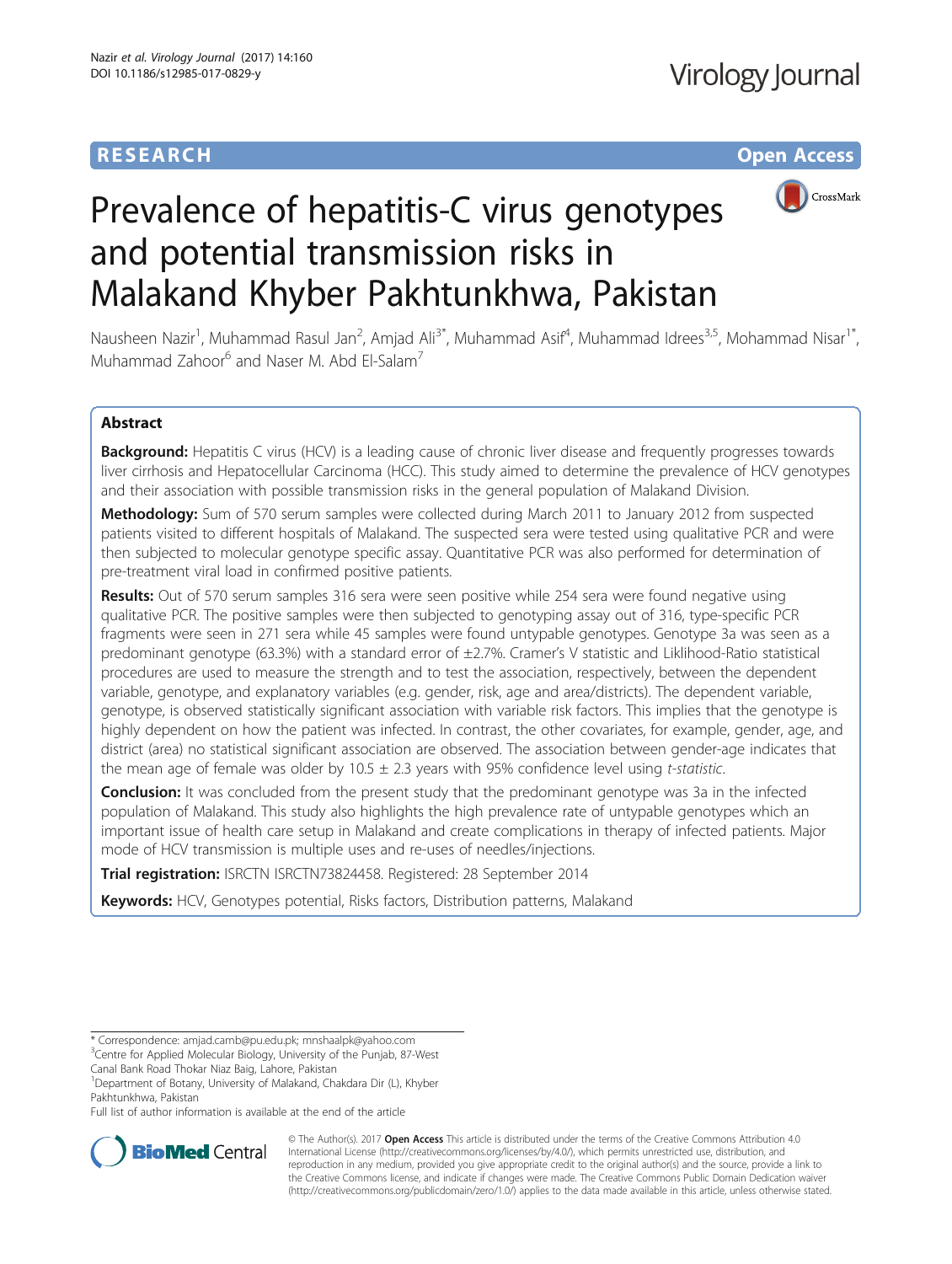# Background

Hepatitis C (HCV) is an enveloped RNA virus that was firstly discovered in 1989 having 9.6 Kb genome flanked at both ends by untranslated regions (5 'UTR and 3' UTR). The HCV genome encodes 3008–3037 amino acids of single polyprotein and processed post translationally produce three distinct structural proteins and six non-structural proteins [\[1](#page-7-0)].

An estimated 70% to 85% of HCV patients are likely to develop chronic hepatitis, and up to 30% of these cases progress towards liver cirrhosis [[2](#page-7-0)]. In year 2013, hepatitis C was the foremost cause of 1.46 million deaths worldwide and 7.2 million deaths were expected from the years 2015–2030 [[3\]](#page-7-0). An estimated 130–170 million world's population is chronically infected with hepatitis C, while highest prevalence was observed in Asia and Africa [[4\]](#page-8-0). The distribution pattern of hepatitis C is inconsistent from 4%–12% in Asia-pacific regions [[5, 6\]](#page-8-0). About 10 million people have been infected with HCV in Pakistan [\[7\]](#page-8-0) and the prevalence rate is 4% [\[8](#page-8-0)]. In China, the prevalence rate ranged from 1% to 31.86% depends on its regions of lowest and highest endemic cities [[9\]](#page-8-0) while the prevalence rate is 1.8% in Saudi Arabia [\[10](#page-8-0)].

World Health Organization (WHO) organized the first Global Health Sector Strategy (GHSS), 2016–2021, for the prevention and control of viral hepatitis. GHSS would try to stop the expected 7.1 million HCV linked deaths during years 2015–2030 and would achieve the health targets of the 2030 Agenda for Sustainable Development to combat viral hepatitis [[11\]](#page-8-0).

HCV is attributed 27% cirrhosis and 25% HCC globally [[12](#page-8-0)] and is the major cause of liver transplantation [[13](#page-8-0)].

HCV is classified into six major genotypes on the basis of nucleotide heterogeneity. Genotypes 1 and 3 are circulating predominantly across the globe. In Pakistan genotype 3 is the predominant genotype with subtype 3a and 3b circulating with same pattern in males and females [[14](#page-8-0)–[17\]](#page-8-0). Genotype 4 is more prevalent in North Africa and Middle East while in the Hong Kong and South Africa genotypes 5 and 6 are circulating [\[14\]](#page-8-0).

The common route of HCV transmission in developing country is the re-uses of needles/syringes and unsafe injections [[17](#page-8-0), [18](#page-8-0)]. The improper sterilized medical apparatus, unsafe blood transfusion and re-uses of needles/syringes and unsafe injections causes an estimated of 2 to 5 million HCV infections [\[19](#page-8-0)]. The observed risks factors for HCV transmission in Pakistan were including uses & re-uses of needles/injections unsafe injections, dental procedures, surgeries (major/minor), blood transfusion, barbers, piercing instruments and about 1% due to vertical transmission [[20](#page-8-0), [21](#page-8-0)]. The reported literatures from Pakistan have shown the prevalence of HCV-3a infections in patients who have received multiple unsafe injections by untrained health practitioners mainly in rural areas [[21](#page-8-0)–[25](#page-8-0)].

In Pakistan many reported studies are available on the prevalence of HCV genotypes and their possible routes of transmission in various districts/cities [\[7, 14](#page-8-0)–[17](#page-8-0), [21](#page-8-0), [22](#page-8-0), [25](#page-8-0)–[27\]](#page-8-0). However no such type of study is documented on the prevalence of HCV genotypes and their association with covariates i.e. age, gender, possible routes of transmission in Malakand Division, Khyber Pakhtunkhwa (KP). So this study aimed to determine the prevalence of different HCV genotypes and their possible routes of transmission in different districts of Malakand, KP, Pakistan.

### Materials and methods

### Blood sampling

Sum of 570 blood samples were collected from suspected patients visited to different hospitals of Malakand KP. Informed consent was taken in written form from each patient including, demographic characteristic, age, district, risk factor and estimated time of infection along with complete address and phone numbers.

### HCV RNA qualitative and quantitative PCRs

Blood samples were used for qualitative analysis of HCV-RNA as described previously [[28\]](#page-8-0). Total RNA from the suspected patient's sera  $(100 \mu l)$  was extracted using Quigen RNA extraction kit. RT-PCR was used for the detection of HCV-RNA. 20 μl reaction mix was used for Nested PCR using Taq DNA-polymerase (Fermentas, Technologies, USA) and products were visualized under UV light using "Uvitec" gel documentation system on 2% agarose gel.

HCV RNA was quantified in all qualitative PCR positive sera using Smart Cycler-II Real-time PCR (Cepheid, Calif, and Sunnyvale, USA) using HCV-RNA quantification kits (Sacace, Biotechnologies, Italy). The Smart Cycler-II PCR undergoes amplification and identification at the same instant with Taq-Man technology (Applied Biosystems, Calif, Foster City) through fluorescent probes following each replicating cycle. The lower detection limit was 250 IU/mL and upper detection limit was  $5.0 \times 108$  IU/mL, respectively. Samples yielding values above the upper limit were diluted 100-fold, retested and the obtained values were multiplied by this dilution factor to get the actual HCV RNA concentration in international units (IU) per mL.

### HCV genotyping

The qualitative PCR positive sera were subjected to HCV genotyping by using type-specific HCV genotyping procedure as described previously [\[26](#page-8-0)]. Briefly, 10 μl (50 ng) HCV-RNA was reverse transcribed into cDNA at 37 °C for 50 min. Two μl of synthesized cDNA was utilized for PCR amplification of 470-bp region from HCV 5′NCR along with core region by 1st round PCR amplification. The amplified 1st round PCR product was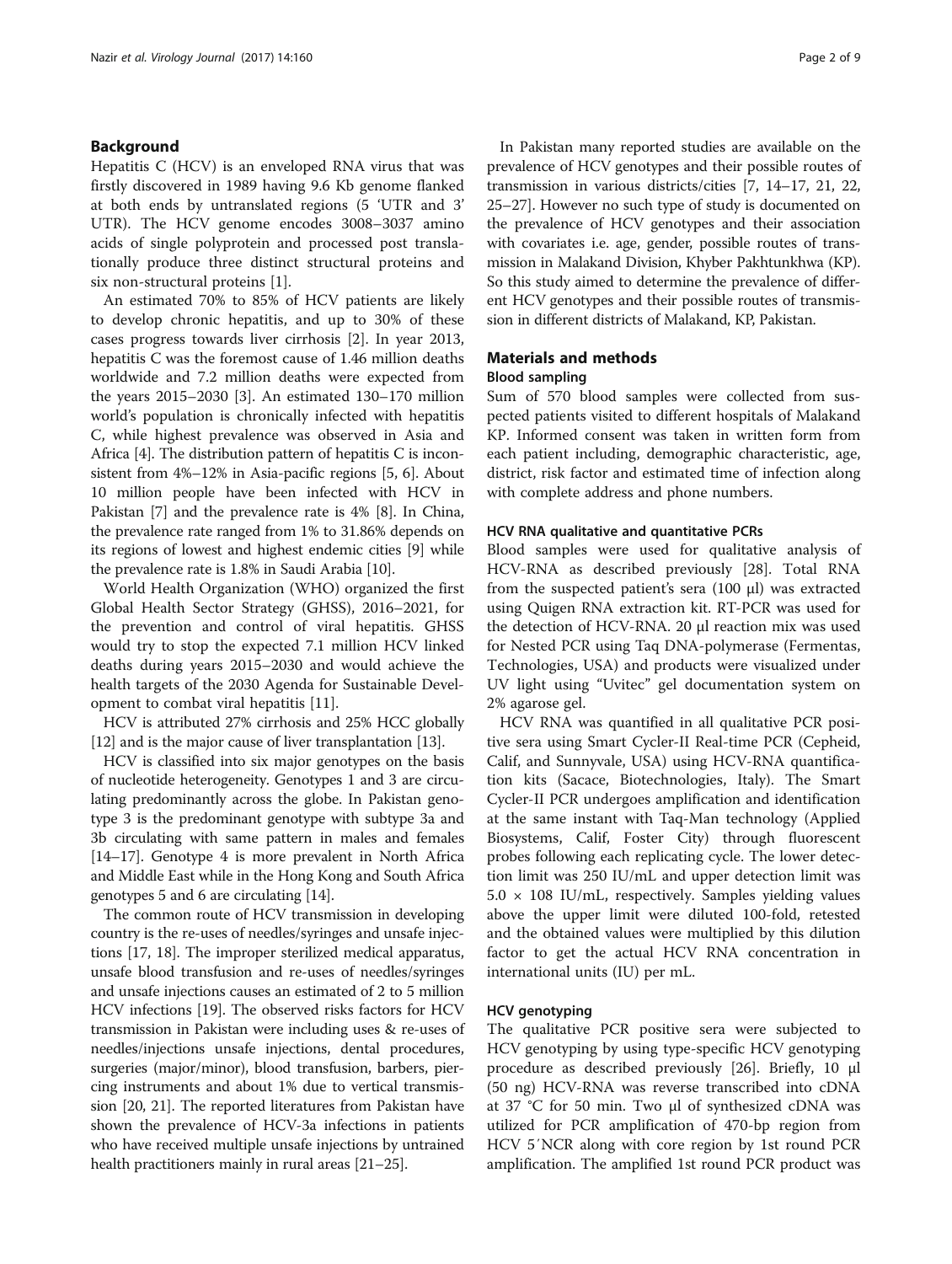subjected to two 2nd rounds of nested PCR amplifications. Two reaction mixes were made, 1st reaction with mix-A primers set and the 2nd reaction with mix-B primers set in a reaction volume of 10 μl. Mix-A had specific genotype primers set for 1a, 1b, 1c, 3a, 3c and 4 genotypes and mix-B contained specific genotype primers set for 2a, 2c, 3b, 5a and 6a.

#### Statistical analysis

SPSS version 17.0 for Windows was used for the analysis of data and summary statistics. The results for all variables were set in the form of rates (%). T-test is used to test the equality of the two proportions, whereas, the Chi Square tests is used to test the equality of more than two proportions. Further, Chi-Square test, Log-Likelihood Ratio test (LR) and Cramer's V statistics were applied to test out the significance of association among the categorical variables [\[29](#page-8-0), [30](#page-8-0)]. The level of significance is set as 0.05, therefore, if any p-value observed less than 0.05 was considered as statistical significance.

# Results

Out of 570 blood samples 316 samples were seen positive while 254 found negative using qualitative PCR. The qualitative PCR positive samples were subjected to genotyping assay out of 316 type-specific PCR fragments were seen in 271 serum samples whereas 45 samples were found with untypable genotypes as no genotypespecific band was seen in these samples.

Distribution breakup of HCV infected population was 49 (15.5%), 96 (30.4%), 61(19.3%), 52 (16.5%) and 58(18.4%) from Batkhela, Swat, Bunir, Shangla and Dir (lower) districts respectively. Fig. 1 shows a typical agarose gel showing different HCV genotype-specific bands (HCV-1a & HCV-3a).

# Gender wise distribution of HCV genotypes among the studied patients

Table [1](#page-3-0) demonstrates the cross-tabulation of HCV genotype and gender. Out of 316 HCV patients, males subjects were 171(54.1%) and females were 145(45.9%).

Each cell of the table contained the actual frequency, the percentage prevalence within the genotypes and gender. In this study the genotype "3a" is observed most frequently in both male and female patients. Moreover, no significant changes were observed by comparing the proportions of male and female for each category of the genotype, as all the  $p$  values were greater than 0.05 (Table [1](#page-3-0)). For this purpose we used the t-test to test the hypothesis of the female percentage equal to 50%.

# Distribution of HCV genotypes in different districts of Malakand

The cross-tabulation of the two categorical variables, genotype and district are provided in the Table [2](#page-3-0) in which no statistical evidence is observed to confirm the strong association.

In contrast, we are able to compare the prevalence of given genotype, i.e. "3a", within a district with that of the prevalence of the same genotype within another district. For example, it can be observed that the frequency distribution of genotype within each district is with highest frequency percentage of the common type "3a" in all districts. It can be seen from Table [2](#page-3-0), the percentages of "3a" for district Batkhela, Bunir, Dir (L), Shangla, and Swat are 69.4%, 68.9%, 58.6%, 59.6% and 61.5% respectively.

#### Distribution of HCV genotypes in different age groups

The count summaries of HCV genotypes in various age groups are provided in the Table [3](#page-4-0). No statistical significance difference is observed between HCV genotypes and different age groups. The  $p$ -value to test the significance of the association is observed as 0.484 using the LR test. The detailed summary of the tests is provided in the Table [4.](#page-4-0) Similar to other categorical variable, the cross tabulation of genotype and age group was also performed. In contrast, the prevalence of the given genotype within age group can possibly be compared with that of the prevalence of the same genotype within another age group. For example, it can be observed from Table [3](#page-4-0) that the distributions of genotype within each age

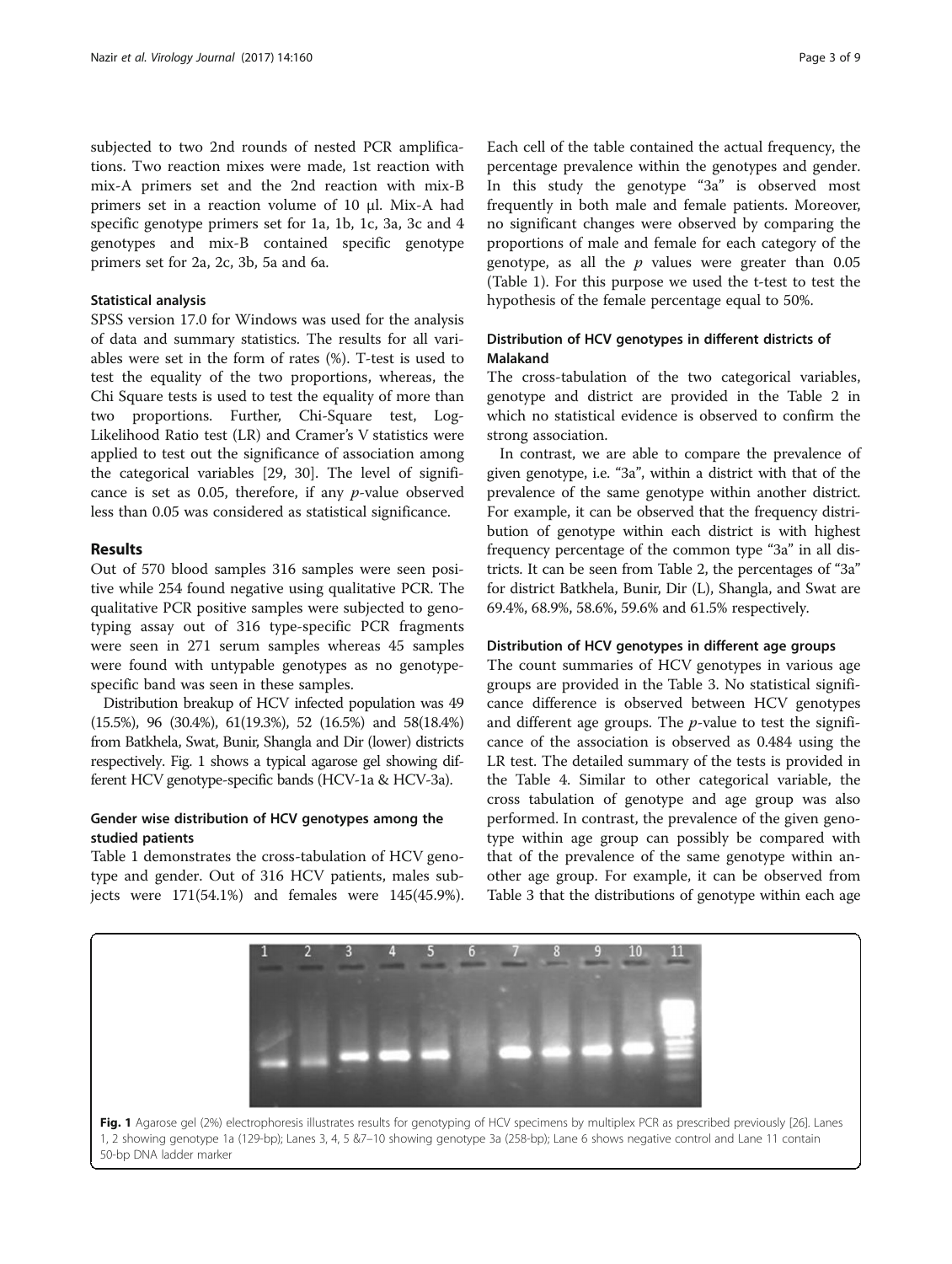<span id="page-3-0"></span>Table 1 Gender wise distribution of HCV genotypes among the studied patients

|        |        |                              | Genotype |                |       |       |                 |           |        |
|--------|--------|------------------------------|----------|----------------|-------|-------|-----------------|-----------|--------|
| Gender |        |                              | 1a       | 1 <sub>b</sub> | 3a    | 3b    | Mixed           | Untypable |        |
|        | Female | Count                        | 4        | 6              | 91    |       | 10 <sup>°</sup> | 23        | 145    |
|        |        | % prevalence within Gender   | 2.8%     | 4.1%           | 62.8% | 7.6%  | 6.9%            | 15.9%     | 100.0% |
|        |        | % prevalence within Genotype | 26.7%    | 66.7%          | 45.5% | 44.0% | 45.5%           | 51.1%     | 45.9%  |
|        | Male   | Count                        |          | 3              | 109   | 14    | 12              | 22        | 171    |
|        |        | % prevalence within Gender   | 6.4%     | 1.8%           | 63.7% | 8.2%  | 7.0%            | 12.9%     | 100.0% |
|        |        | % prevalence within Genotype | 73.3%    | 33.3%          | 54.5% | 56.0% | 54.5%           | 48.9%     | 54.1%  |
| Total  |        | Count                        | 15       | 9              | 200   | 25    | 22              | 45        | 316    |
|        |        | % prevalence within Gender   | 4.7%     | 2.8%           | 63.3% | 7.9%  | 7.0%            | 14.2%     | 100.0% |
|        |        | $p$ -value                   | 0.118    | 0.508          | 0.229 | 0.69  | 0.83            | 0.99      | 100.0% |

Gender \* Genotype Cross tabulation, The p-values are for comparing proportion of Female with 50%

group with common genotype 3a. For example, the percentages of the 3a genotype within age-group for age categories 10–20, 20–30, 30–40, 40–50, 50–60, and 60+ are 56.5%, 65.4%, 63.9%, 61.5%, 60.0, and 100%. Regarding the highest percentage of the 60+ category is due to limited data as only five patients are with the age more than 60 years that all have infected with 3a HCV genotype.

# HCV genotypes and its association with different risk factors

The possible risk factors correlated with HCV genotypes are represented in Table [5](#page-5-0) & Fig. [2](#page-5-0). The potential risk factors are Barber Shop 60(19.0%), Blood Transfusion 51(16.1%), Medical Surgeries 77(20.3%), uses and re-uses of needles/syringes 106(33.5%), and others were unknown 22(7.0%). The LR test suggests that there is strong evidence in the sample data that there exist statistically significant association between variable of interest, genotype and risk-factor. The p-value as described in the Table [4](#page-4-0) is observed as smaller than our pre-defined level of significance, 0.05. Table [6](#page-6-0) describes the count summary of the sample data, the proportion along with the standard error of the proportion. Further, the mean age along with standard error of each category are also

Table 2 Prevalence of HCV genotypes in different geographical regions of Malakand

|          |            |                              | Genotype       |                |        |                |                | Total     |        |
|----------|------------|------------------------------|----------------|----------------|--------|----------------|----------------|-----------|--------|
|          |            |                              | 1a             | 1 <sub>b</sub> | 3a     | 3b             | Mixed          | Untypable |        |
| District | Batkhela   | Count                        | $\overline{2}$ | 1              | 34     | 5              | $\overline{2}$ | 5         | 49     |
|          |            | % prevalence within District | 4.1%           | 2.0%           | 69.4%  | 10.2%          | 4.1%           | 10.2%     | 100.0% |
|          |            | % prevalence within Genotype | 13.3%          | 11.1%          | 17.0%  | 20.0%          | 9.1%           | 11.1%     | 15.5%  |
|          | Bunir      | Count                        | $\circ$        | 0              | 42     | $\overline{2}$ | $\overline{4}$ | 13        | 61     |
|          |            | % prevalence within District | .0%            | .0%            | 68.9%  | 3.3%           | 6.6%           | 21.3%     | 100.0% |
|          |            | % prevalence within Genotype | .0%            | .0%            | 21.0%  | 8.0%           | 18.2%          | 28.9%     | 19.3%  |
|          | Dir(Lower) | Count                        | $\overline{4}$ | 3              | 34     | 7              | 5              | 5         | 58     |
|          |            | % prevalence within District | 6.9%           | 5.2%           | 58.6%  | 12.1%          | 8.6%           | 8.6%      | 100.0% |
|          |            | % prevalence within Genotype | 26.7%          | 33.3%          | 17.0%  | 28.0%          | 22.7%          | 11.1%     | 18.4%  |
|          | Shangla    | Count                        | 3              | $\overline{4}$ | 31     | 5              | 3              | 6         | 52     |
|          |            | % prevalence within District | 5.8%           | 7.7%           | 59.6%  | 9.6%           | 5.8%           | 11.5%     | 100.0% |
|          |            | % prevalence within Genotype | 20.0%          | 44.4%          | 15.5%  | 20.0%          | 13.6%          | 13.3%     | 16.5%  |
|          | Swat       | Count                        | 6              | 1              | 59     | 6              | $\,8\,$        | 16        | 96     |
|          |            | % prevalence within District | 6.3%           | 1.0%           | 61.5%  | 6.3%           | 8.3%           | 16.7%     | 100.0% |
|          |            | % prevalence within Genotype | 40.0%          | 11.1%          | 29.5%  | 24.0%          | 36.4%          | 35.6%     | 30.4%  |
| Total    |            | Count                        | 15             | 9              | 200    | 25             | 22             | 45        | 316    |
|          |            | % within District            | 4.7%           | 2.8%           | 63.3%  | 7.9%           | 7.0%           | 14.2%     | 100.0% |
|          |            | % within Genotype            | 100.0%         | 100.0%         | 100.0% | 100.0%         | 100.0%         | 100.0%    | 100.0% |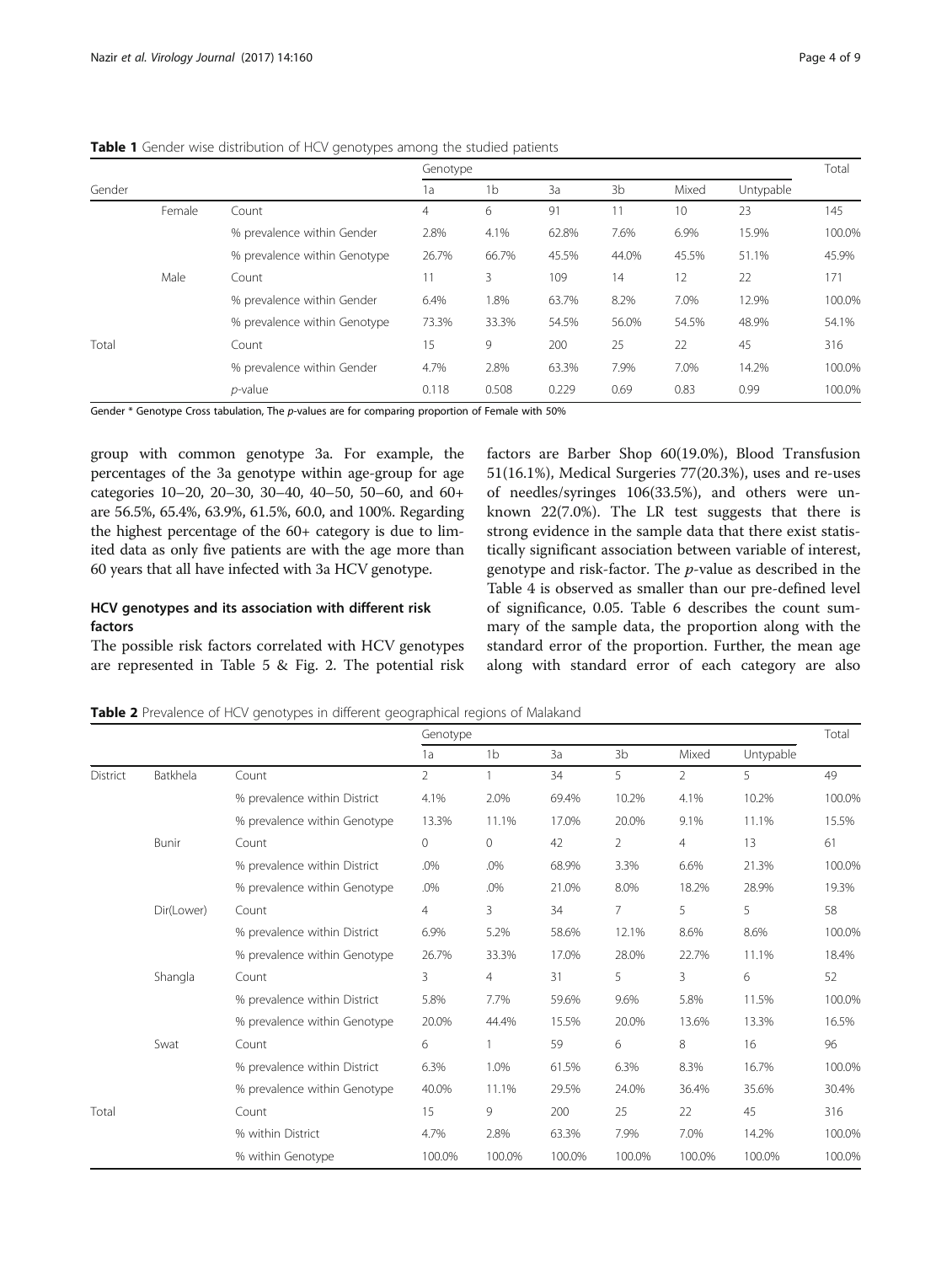|           |           |                               | Genotype       |                |        |                |                |           | Total  |
|-----------|-----------|-------------------------------|----------------|----------------|--------|----------------|----------------|-----------|--------|
|           |           |                               | 1a             | 1 <sub>b</sub> | 3a     | 3 <sub>b</sub> | Mixed          | Untypable |        |
| Age group | $10 - 20$ | Count                         | 0              | $\mathbf{0}$   | 13     | $\overline{2}$ | $\circ$        | 8         | 23     |
|           |           | % prevalence within Age group | .0%            | .0%            | 56.5%  | 8.7%           | .0%            | 34.8%     | 100.0% |
|           |           | % prevalence within Genotype  | .0%            | .0%            | 6.5%   | 8.0%           | .0%            | 17.8%     | 7.3%   |
|           | $20 - 30$ | Count                         | $\overline{4}$ | 1              | 53     | 5              | $\overline{7}$ | 11        | 81     |
|           |           | % prevalence within Age group | 4.9%           | 1.2%           | 65.4%  | 6.2%           | 8.6%           | 13.6%     | 100.0% |
|           |           | % prevalence within Genotype  | 26.7%          | 11.1%          | 26.5%  | 20.0%          | 31.8%          | 24.4%     | 25.6%  |
|           | $30 - 40$ | Count                         | 7              | 3              | 62     | 8              | 5              | 12        | 97     |
|           |           | % prevalence within Age group | 7.2%           | 3.1%           | 63.9%  | 8.2%           | 5.2%           | 12.4%     | 100.0% |
|           |           | % prevalence within Genotype  | 46.7%          | 33.3%          | 31.0%  | 32.0%          | 22.7%          | 26.7%     | 30.7%  |
|           | $40 - 50$ | Count                         | 4              | 4              | 40     | 5              | 6              | 6         | 65     |
|           |           | % prevalence within Age group | 6.2%           | 6.2%           | 61.5%  | 7.7%           | 9.2%           | 9.2%      | 100.0% |
|           |           | % prevalence within Genotype  | 26.7%          | 44.4%          | 20.0%  | 20.0%          | 27.3%          | 13.3%     | 20.6%  |
|           | $50 - 60$ | Count                         | 0              |                | 27     | 5              | 4              | 8         | 45     |
|           |           | % prevalence within Age group | .0%            | 2.2%           | 60.0%  | 11.1%          | 8.9%           | 17.8%     | 100.0% |
|           |           | % prevalence within Genotype  | .0%            | 11.1%          | 13.5%  | 20.0%          | 18.2%          | 17.8%     | 14.2%  |
|           | $60+$     | Count                         | $\overline{0}$ | $\overline{0}$ | 5      | $\overline{0}$ | $\overline{0}$ | 0         | 5      |
|           |           | % prevalence within Age group | .0%            | .0%            | 100.0% | .0%            | .0%            | .0%       | 100.0% |
|           |           | % prevalence within Genotype  | .0%            | .0%            | 2.5%   | .0%            | .0%            | .0%       | 1.6%   |
| Total     |           | Count                         | 15             | 9              | 200    | 25             | 22             | 45        | 316    |
|           |           | % prevalence within Age group | 4.7%           | 2.8%           | 63.3%  | 7.9%           | 7.0%           | 14.2%     | 100.0% |
|           |           | % prevalence within Genotype  | 100.0%         | 100.0%         | 100.0% | 100.0%         | 100.0%         | 100.0%    | 100.0% |

<span id="page-4-0"></span>Table 3 Prevalence of HCV genotypes in different age groups of HCV patients

provided. Regarding the distribution of the genotype, the variable of interest in this study, it can be observed that the most common genotype in the sample is 3a accounted 63.3% patients with standard error 2.71%. It can also be noticed that there were  $(14.2\pm1.96)$  % patients whom genotype was untypable.

In addition to the test results, the cross-tabulation summary is also provided in the Table [5](#page-5-0). It can be observed by visual inspection that the distribution of the genotype changes with respect to changes in Risk factor. For example, a total 51 patients were infected because of blood transfusion, out of which 23 (45.1%) were genotyped 3a. In contrast, this percentage increased to 83.3% if the patients are infected due to reuses of needles and unsafe injection.

# HCV RNA viral titers

Pretreatment viral titer was classified of the typable and untypable genotypes into three categories based on its level such as low  $\left($  < 60, 0000 IU/ml), intermediate (60, 0000–80, 00000 IU/ml) and high (> 80, 00000 IU/ml) viral titer. All the HCV RNA positive samples of current study were genotyped using reported PCR genotyping assay [\[26](#page-8-0)]. Base line HCV viral titer for typable genotypes was low  $\left($  < 60, 0000 IU/ml) and intermediate (60, 0000 to 80, 00000 IU/ml) while the viral titer of untypable genotype was seen high (> 80, 00000 IU/ml), so untypability was not due to low viral titer but due to changes in genotypes sequences.

#### **Discussion**

Malakand division is situated in the Khyber Pukhtunkhwa region of Pakistan lies at a known historic position and acts as a gateway to Chitral, Dir, Baja War and Swat. The present study aimed to determine the distribution of HCV genotypes and their potential transmission risks in

| <b>Table 4</b> Summary of statistical tests/strength of association |
|---------------------------------------------------------------------|
| among genotypes vs. gender, risk factor, district and age group     |
| in 316 HCV suspected patients                                       |

|                                     | Method                          |       |                                               |            |  |  |
|-------------------------------------|---------------------------------|-------|-----------------------------------------------|------------|--|--|
|                                     |                                 |       | Likelihood-Ratio test Strength of Association |            |  |  |
|                                     | LR-Statistic p-value Cramer's V |       |                                               | $p$ -value |  |  |
| Genotype * Gender                   | 4.462(5)                        | 0.485 | 0.117                                         | 0.501      |  |  |
| Genotype * Risk factor              | 64.1 (20)                       | 0.000 | 0.225                                         | $0.000*$   |  |  |
| Genotype * District/area 26.61 (20) |                                 | 0.147 | 0.135                                         | 0.290      |  |  |
| Genotype * Age group 29.25 (25)     |                                 | 0.254 | 0.125                                         | 0.484      |  |  |

Degree of freedom are mentioned in the bracket along with the test statistic \* Highly significant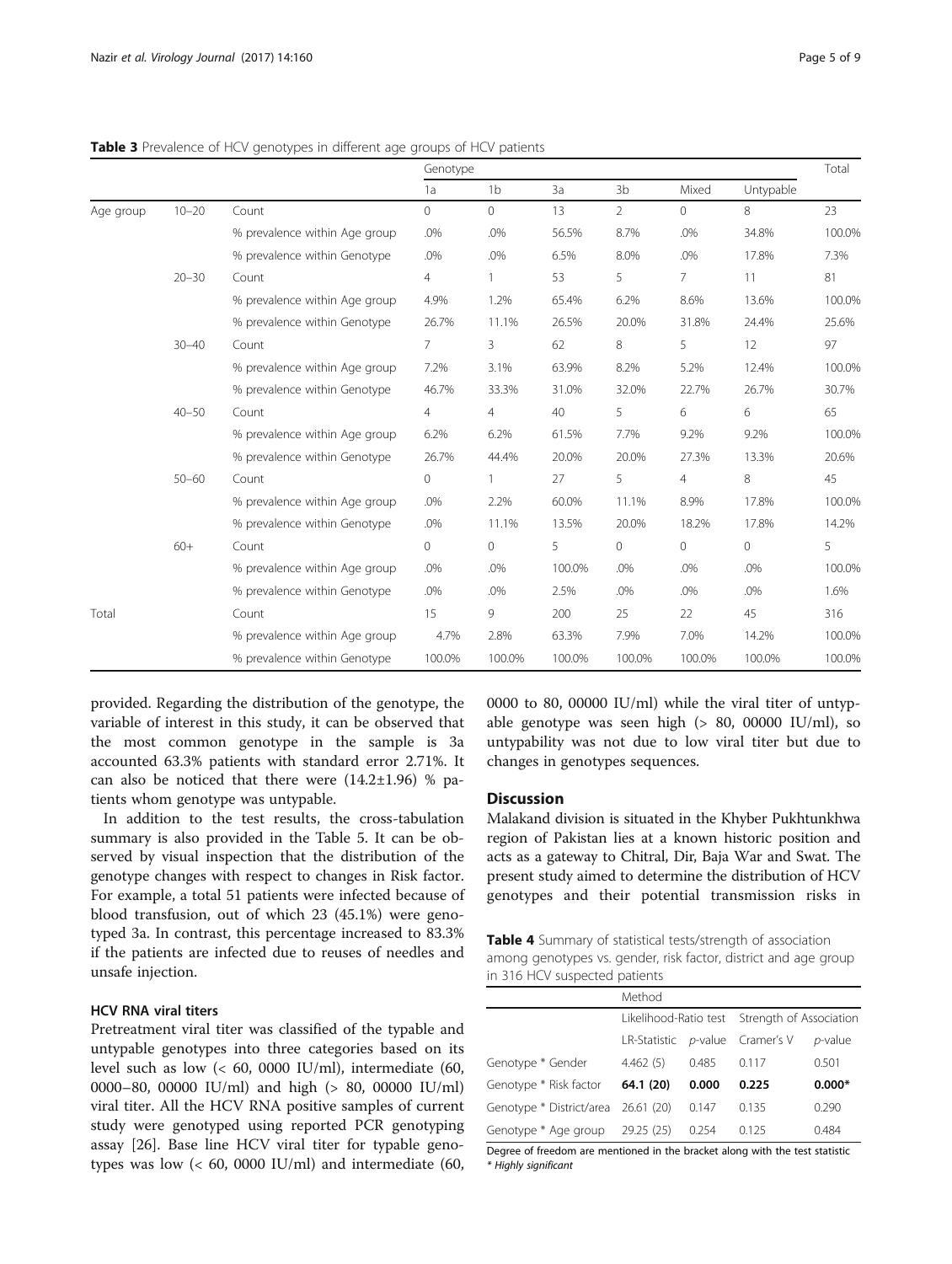#### <span id="page-5-0"></span>Table 5 Risk factors assessment for HCV infection

|              |                   | Genotype                                    |                  |                |       |                |                      |           | Total  |  |
|--------------|-------------------|---------------------------------------------|------------------|----------------|-------|----------------|----------------------|-----------|--------|--|
| Risk factors |                   |                                             |                  | 1 <sub>b</sub> | 3a    | 3b             | Mixed                | Untypable |        |  |
|              | Barbers           | Count                                       | 6                |                | 31    | 3              | 5                    | 14        | 60     |  |
|              |                   | % prevalence within Risk factor             | 10.0%            | 1.7%           | 51.7% | 5.0%           | 8.3%                 | 23.3%     | 100.0% |  |
|              |                   | % prevalence within Genotype                | 40.0%            | 11.1%          | 15.5% | 12.0%          | 22.7%                | 31.1%     | 19.0%  |  |
|              | Blood transfusion | Count                                       | 3                | $\overline{4}$ | 23    | 6              | 11                   | 4         | 51     |  |
|              |                   | % prevalence within Risk factor             | 5.9%             | 7.8%           | 45.1% | 11.8%          | 21.6%                | 7.8%      | 100.0% |  |
|              |                   | % prevalence within Genotype                | 20.0%            | 44.4%          | 11.5% | 24.0%          | 50.0%                | 8.9%      | 16.1%  |  |
|              | Medical surgeries | Count                                       | 5                | $\overline{2}$ | 45    | 9              | 2                    | 14        | 77     |  |
|              |                   | % prevalence within Risk factor             | 6.5%             | 2.6%           | 58.4% | 11.7%          | 2.6%                 | 18.2%     | 100.0% |  |
|              |                   | % prevalence within Genotype                | 33.3%            | 22.2%          | 22.5% | 36.0%          | 9.1%                 | 31.1%     | 24.4%  |  |
|              | Needles/syringes  | Count                                       | $\mathbf 0$      | 2              | 88    | 5              | 4                    | 7         | 106    |  |
|              |                   | % prevalence within Risk factor             | 0.0%             | 1.9%           | 83.0% | 4.7%           | 3.8%                 | 6.6%      | 100.0% |  |
|              |                   | % prevalence within Genotype                | 0.0%             | 22.2%          | 44.0% | 20.0%          | 18.2%                | 15.6%     | 33.5%  |  |
|              | Unknown           | Count                                       | 1                | 0              | 14    | $\overline{2}$ | 0                    | 5         | 22     |  |
|              |                   | % prevalence within Risk factor             | 4.5%             | 0.0%           | 63.6% | 9.1%           | 0.0%                 | 22.7%     | 100.0% |  |
|              |                   | % prevalence within Genotype                | 6.7%             | 0.0%           | 7.0%  | 8.0%           | 0.0%                 | 11.11%    | 7.0%   |  |
|              |                   | Total count                                 | 15               | 9              | 200   | 25             | 22                   | 45        | 316    |  |
|              |                   | % prevalence within Risk factor             | 4.7%             | 2.8%           | 63.3% | 7.9%           | 7.0%                 | 14.2%     | 100.0% |  |
|              |                   | p-value for within Genotype risk comparison | N/A <sup>a</sup> | $N/A^a$        | 0.000 | 0.199          | $0.042$ <sup>b</sup> | 0.044     | 100.0% |  |

<sup>a</sup> Insufficient data, therefore, Chi-Square test of equal proportion cannot be applied

<sup>b</sup> The category 'Unkown' is ignored while the calculation of the Chi-Square statistic and corresponding P-value

Malakand. The data was categorized for analysis in terms of gender, risk factors, age groups and locality. In the present study correlation of HCV genotypes were reported with gender. It was confirmed that there was no variation of HCV genotypes distribution among both sexes all the genotypes were circulated with the same pattern in male and female patients. The same results were also demonstrated by previous reported studies and confirmed that

there is no difference in distribution of HCV genotypes between male and female patients [[15](#page-8-0), [31\]](#page-8-0). But our results were contradicted from previous reported study that HCV genotypes were not distributed with same pattern where as HCV genotype 1 is circulating in male subjects while genotype 4 in female patients [\[32](#page-8-0)].

In our findings the frequently circulated genotype was 3a similar results was also reported by previous studies

![](_page_5_Figure_8.jpeg)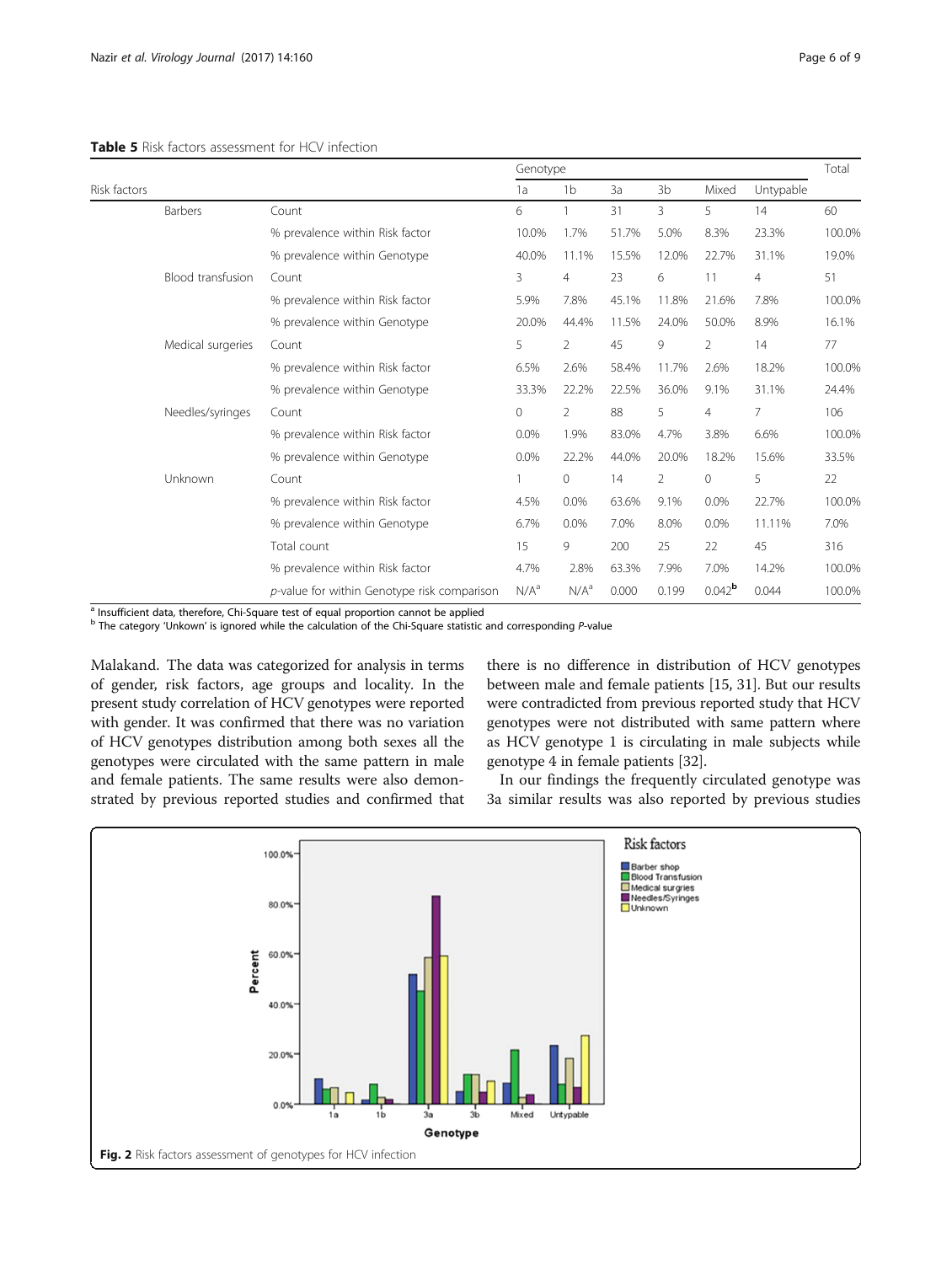| Categorical variables |              |                          | $\mathbb N$ | Percent $\pm$ S.E | Mean Age $\pm$ SE |
|-----------------------|--------------|--------------------------|-------------|-------------------|-------------------|
| Variable of Interest  | Genotype     | 1a                       | 15          | $04.7 \pm 1.19$   | $34.20 \pm 2.279$ |
|                       |              | 1 <sub>b</sub>           | 9           | $02.8 \pm 0.93$   | $42.44 \pm 3.392$ |
|                       |              | 3a                       | 200         | $63.3 \pm 2.71$   | $37.56 \pm 0.906$ |
|                       |              | 3 <sub>b</sub>           | 25          | $7.9 \pm 1.52$    | $38.88 \pm 2.444$ |
|                       |              | Mixed                    | 22          | $7.0 \pm 1.43$    | $39.55 \pm 2.371$ |
|                       |              | Untypable                | 45          | $14.2 \pm 1.96$   | $35.42 \pm 2.018$ |
| Risk factors          | Gender       | Female                   | 145         | $45.9 \pm 2.80$   | $43.17 \pm 1.036$ |
|                       |              | Male                     | 171         | 54.1 $\pm$ 2.80   | $32.65 \pm 0.797$ |
|                       | Risk factors | Barber shop              | 60          | $19.0 \pm 2.21$   | $30.23 \pm 0.814$ |
|                       |              | <b>Blood Transfusion</b> | 51          | $16.1 \pm 2.07$   | $29.29 \pm 1.667$ |
|                       |              | Medical surgeries        | 77          | $24.4 \pm 2.42$   | $32.45 \pm 1.044$ |
|                       |              | Needles/Syringes         | 106         | $33.5 \pm 2.65$   | $44.80 \pm 0.810$ |
|                       |              | Unknown                  | 22          | $07.0 \pm 1.43$   | $58.50 \pm 2.343$ |
|                       | District     | Batkhela                 | 49          | $15.5 \pm 2.03$   | $25.35 \pm 1.078$ |
|                       |              | <b>Bunir</b>             | 61          | $19.3 \pm 2.22$   | $38.00 \pm 1.146$ |
|                       |              | Dir(Lower)               | 58          | $18.4 \pm 2.18$   | $50.17 \pm 1.509$ |
|                       |              | Shangla                  | 52          | $16.5 \pm 2.09$   | $43.33 \pm 1.457$ |
|                       |              | Swat                     | 96          | $30.4 \pm 2.59$   | $32.50 \pm 0.944$ |
|                       | Total        |                          | 316         |                   | $37.48 \pm 0.706$ |

<span id="page-6-0"></span>Table 6 The case summary of 316 patients on the categorical variables information, reported from Malakand division Pakistan

The Standard Errors (S.E) of the corresponding sample proportions (expressed in percentages) and mean age are determine by the property of the sampling distribution

conducted in different districts/towns of Khyber Pakhtunkhwa and confirmed that the predominant genotype was 3a [\[15, 16, 21, 27, 33](#page-8-0)–[36](#page-8-0)]. Our results are also in accordance with another study conducted in Lahore, showed the predominant prevalence of genotype 3a [\[37](#page-8-0)]. Another epidemiological study was also conducted in seven different regions of Baluchistan province of Pakistan and reported that 3a was the predominant genotype [[38](#page-8-0)]. Available studies on the distribution of HCV genotypes in different districts/areas of Pakistan have confirmed that predominant genotype was 3a [\[18, 20](#page-8-0)–[23, 25](#page-8-0), [31, 37](#page-8-0), [39](#page-8-0), [40](#page-8-0)]. So the present study confirmed that in general population of Malakand HCV type 3a–infected patients are high as compared to other genotypes.

Our results were also similar to our neighboring country like India and in far away Asian country like Nepal and confirmed that most prevalent circulating in these countries was type 3a [\[41](#page-8-0)] but dissimilar to Americas, Europe and Japan where 1 and 2 are commonly circulating genotypes [[42\]](#page-8-0). In North Africa and Middle East genotype 4 is prevalent while in Hong Kong and South Africa 5 and 6 genotypes were present [\[14](#page-8-0)]. In our study genotypes 4, 5 and 6 were not identified, also confirmed by other studies that these genotypes are not circulating in this region or partially absent from Pakistan [\[15, 34\]](#page-8-0).

Findings of the this study confirmed that there is no geographical variation among the distribution of HCV

genotypes in Malakand all the genotypes were distributed, with same pattern in all districts and similar results were also confirmed by another reported study that all the genotypes were circulating with the same pattern in different regions of Pakistan [[15, 40\]](#page-8-0).

An interesting finding of our study is the number of untypable genotypes that produced no genotype-specific PCR fragments in our genotyping assay [[26](#page-8-0)]. All the untypable genotypes had sufficient viral titer indicating that the untypability was not due to low HCV levels. Because untypable HCV genotypes have also been reported in other studies from Pakistan [\[34](#page-8-0)–[36\]](#page-8-0), this suggests the presence of new genotypes and/or quasispecies which may present a critical health care issue in Pakistan if there are difficulties in treatment of these patients. As such, there is a need to sequence these untypable HCV samples to determine the cause of this problem and possibly to identify appropriate primers for these potential new sub-genotypes to reduce the number of untypable HCV genotypes.

The results were further analyzed for different age groups it was investigated from the overall mean age and SE of mean (37.48  $\pm$  0.706) that the high prevalence of HCV infection was seen in age group of ≤40 years. Our findings are in agreement with previous published studies that highest frequency of HCV infection was seen in age group of ≤40 years as compared to ≥40 age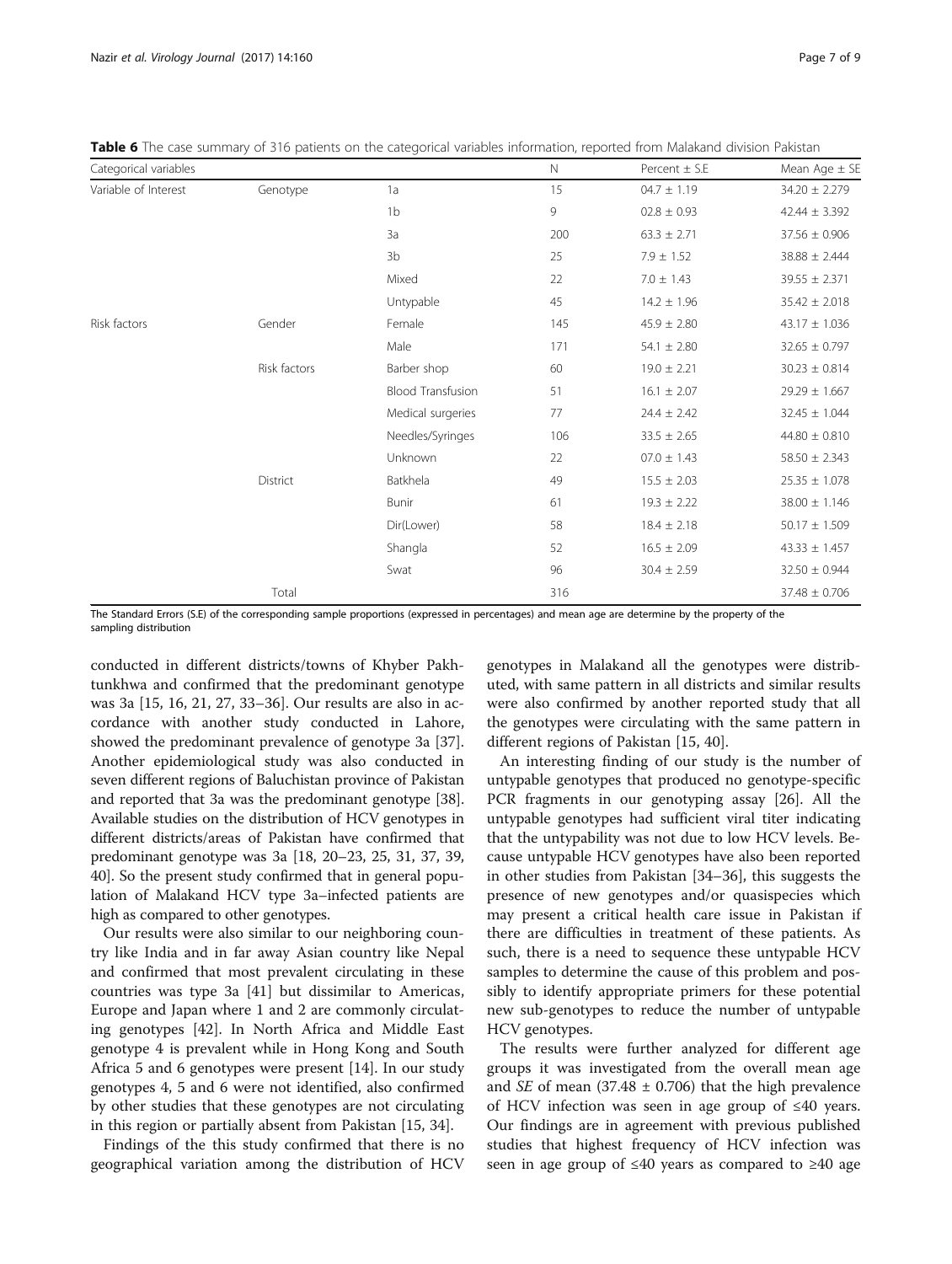<span id="page-7-0"></span>group which revealed that the general population of this region is alert for early HCV diagnosis [[15, 40](#page-8-0)].

The study was further analyzed to correlate various HCV genotypes with their potential transmission risks. Statistically significant association is observed between response variable genotype and one covariate risk-factor in the data using the Log likelihood-Ratio test. For example, it can be observed that the highest number of patients, 88 out of 200 infected patients with genotype 3a, was exposed to the multiple uses and reuses of contaminated needles /syringes. However, in contrast no patient was observed with genotype 1a that is infected due to the reuse of the needles/Injections. It was suggested by the previously countrywide reports that 3a is the common genotype among individuals used contaminated needles/syringes [\[14](#page-8-0), [17, 18](#page-8-0)]. In Pakistan the utilization of injections per person annually ranged from 8.2–13.6 which is maximum range amongst under developing countries [[18\]](#page-8-0). In regards to the overall distribution of the infected patients with respect to the riskfactor, the highest prevalent risk factor is the reuses of needles/injections that possibly cause to infect 106 patients in out of 316. Similarly, 2nd most prevalent risk factor is a medical/dental surgeries (both major and minor) confirmed that medical experts and dentists used unsterilized surgical instruments and consider main contributors in spreading of HCV infection in healthy population [[15](#page-8-0), [22\]](#page-8-0). Exposure to barber shops is also a major risk for HCV infection reported previously [\[35, 43](#page-8-0)]. In our data we also reported that barbers are also contributes in HCV infection spreading to healthy population because most of the barbers uneducated and reuse contaminated razors/blades for general population of this region/area. Another risk factor is transfusion of blood is accounted 16.1% in majority of HCV thalassaemic patients who had received blood transfusion many times in life and suggests that blood in that area not screen properly before transfusion and is a major issue for thalassaemic patients and general healthy population.

Limitations of this study: first limitation was the detection of large number of HCV untypable genotypes. The detected HCV untypable samples had sufficient viral titers and required to sequence these samples for identification of exact genotype, but we were unable to sequence these untypable samples because the lack of sequencing facilities in our institution another limitation of our study is the risk factor data is self-reported by patients.

## Conclusions

It is concluded from the current study that 3a is the most common genotype. The common transmission route is the reuses of needles/syringes and unsafe injections. Further, the statistical dependence of risk factor

on the distribution of genotype is observed. However, in contrast, no statistical dependence on covariates, age, gender and district, is identified. Local variation in the circulation of genotypes was not seen in the current study, all the genotypes/subtypes were present with similar pattern in different district/areas of Malakand. A strong campaign should be needed to inform the health care professionals and dispensers of the rural areas to avoid the reuses of needles /syringes and unsafe injections to control further spreading of HCV.

#### Abbreviations

cDNA: Complementra DNA; HCV: Hepatitis C Virus; LR: Log-Likelihood Ratio test; SE: Standard error; UTR: Untranslated Region

#### Acknowledgements

We are thankful to all the clinicians and paramedical staff of the Malakand Division for facilitation.

#### Funding

The authors are thankful to the Deanship of Scientific Research, King Saud University, Riyadh, Saudi Arabia, for funding the work through the research group Project no. RGP-210.

#### Availability of data and materials

Not applicable.

#### Authors' contributions

NN and AA collected the samples and performed the molecular genotyping analysis. NN searched the literature and drafted the manuscript. MRJ, MN, AA and MI critically reviewed the manuscript. MA, MZ NMAElS, performed all statistical analysis and interprets the results. All the authors read and approved the final manuscript.

#### Ethics approval and consent to participate

This study was approved by ethical committee of the University.

#### Consent for publication We have obtained written consent from all participants to publish their data.

#### Competing of interests

None of the authors have any conflict of interest.

#### Publisher's Note

Springer Nature remains neutral with regard to jurisdictional claims in published maps and institutional affiliations.

#### Author details

<sup>1</sup>Department of Botany, University of Malakand, Chakdara Dir (L), Khyber Pakhtunkhwa, Pakistan. <sup>2</sup>Institute of Chemical Sciences, University of Peshawar, Peshawar, Khyber Pakhtunkhwa, Pakistan. <sup>3</sup>Centre for Applied Molecular Biology, University of the Punjab, 87-West Canal Bank Road Thokar Niaz Baig, Lahore, Pakistan. <sup>4</sup> Department of Statistics, University of Malakand Chakdara Dir (L), Khyber Pakhtunkhwa, Pakistan. <sup>5</sup>Vice Chancellor Hazara University, Mansehra, Pakistan. <sup>6</sup>Department of Chemistry, University of Malakand, Khyber Pakhtunkhwa, Chakdara Dir (L), Pakistan. <sup>7</sup>Riyadh Community College, King Saud University, Riyadh 11437, Saudi Arabia.

#### Received: 12 November 2016 Accepted: 14 August 2017 Published online: 22 August 2017

#### References

- 1. Argentini C, Genovese D, Dettori S, Rapicetta M. HCV genetic variability from quasispecies evolution to genotype classification. Future Microbiol. 2009;4:359–73.
- 2. Lauer G, Walker B. Hepatitis C virus infection. N Engl J Med. 2001;345:41–52.
- 3. WHO: Global Health Observatory (online database). 06 May 2016.